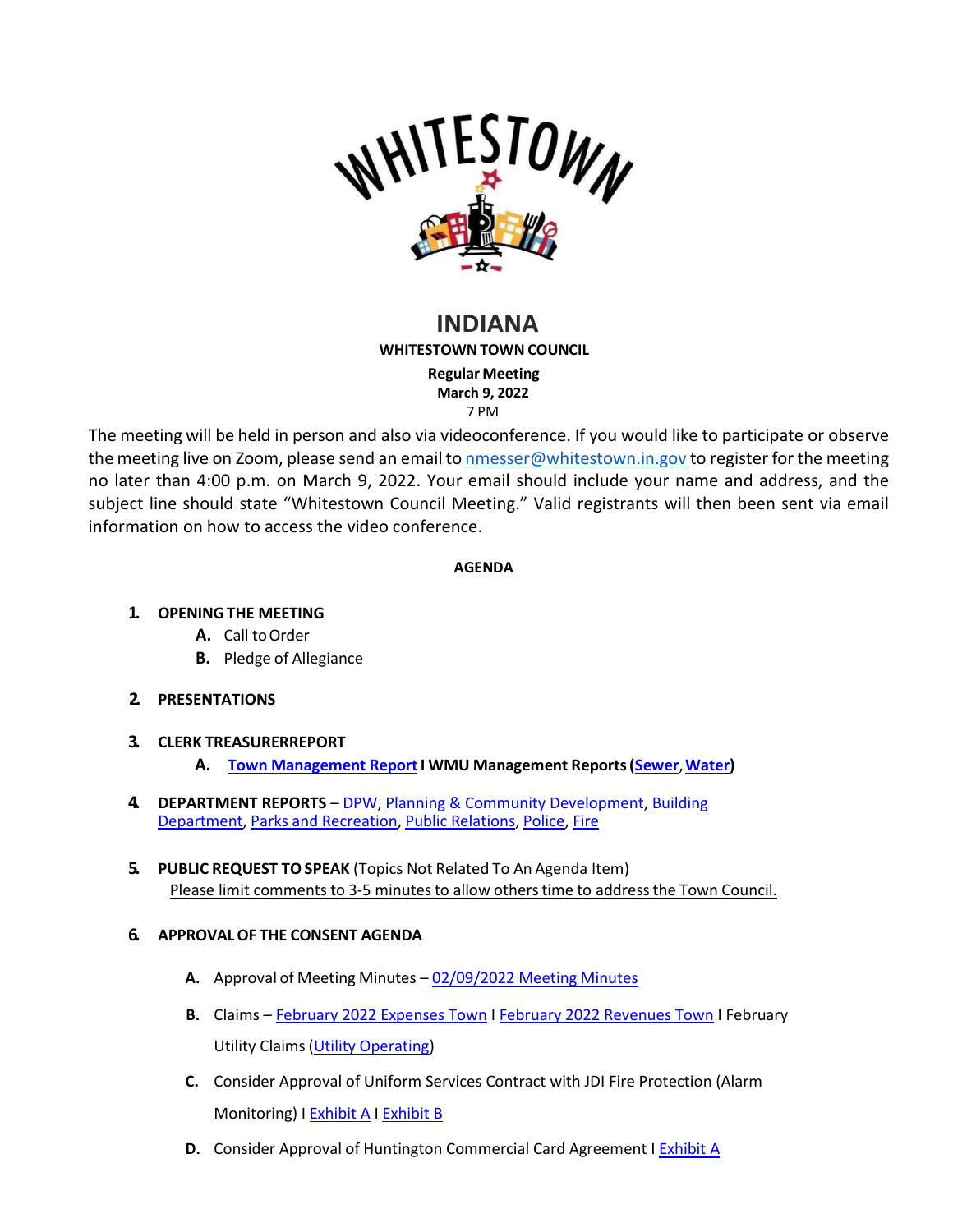- **E.** Consider Expenditure Exceeding \$5,000 NTE; \$45,000 (Ramsey Pyrotechnics Fireworks Display) I [Exhibit](https://whitestown.in.gov/vertical/sites/%7BB8BE8AC3-9DE8-4247-BCB0-1173F48CC7C3%7D/uploads/Ramsey_Pyro_2.24.2022.pdf) A
- **F.** Consider Expenditure Exceeding \$5,000; NTE \$52,332.41 (WWTP Blower motor and VFD Repair) I [Exhibit](https://whitestown.in.gov/vertical/sites/%7BB8BE8AC3-9DE8-4247-BCB0-1173F48CC7C3%7D/uploads/WWTP_Blower_and_VFD_Repair.pdf) A
- **G.** Consider Expenditure Exceeding \$5,000; NTE \$45,000 (Indy Road Lift Station Improvements) I [Exhibit](https://whitestown.in.gov/vertical/sites/%7BB8BE8AC3-9DE8-4247-BCB0-1173F48CC7C3%7D/uploads/Indy_Rd_LS_Improvments.pdf) A
- **H.** Consider Expenditure Exceeding \$5,000; NTE \$68,000 (Personal Protective Equipment/Fire Gear) I [Exhibit A](https://whitestown.in.gov/vertical/sites/%7BB8BE8AC3-9DE8-4247-BCB0-1173F48CC7C3%7D/uploads/MES_-_Fire_Gear_Quote.pdf)
- **I.** Consider Expenditure Exceeding \$5,000; NTE \$6,500 (Treadmill Station 271) I [Exhibit](https://whitestown.in.gov/vertical/sites/%7BB8BE8AC3-9DE8-4247-BCB0-1173F48CC7C3%7D/uploads/Est_13182_from_Fitness_and_Exercise_Solutions_10416.pdf)  $\underline{A}$  $\underline{A}$  $\underline{A}$
- **J.** Consider Expenditure Exceeding \$5,000; NTE \$11,000 (Reserve Medic Vehicle Wrap) I [Exhibit](https://whitestown.in.gov/vertical/sites/%7BB8BE8AC3-9DE8-4247-BCB0-1173F48CC7C3%7D/uploads/Est_21725_from_Indys_Pro_Graphix_2828.pdf) A
- **K.** Consider Expenditure Exceeding \$5,000; NTE \$185,000 (Phase 2 Bid Package for Gateway Park) I [Exhibit A](https://whitestown.in.gov/vertical/sites/%7BB8BE8AC3-9DE8-4247-BCB0-1173F48CC7C3%7D/uploads/3.9.2022_-_Agenda_Item_-_Gateway_Park_First_Due_Bid.pdf)
- **L.** Consider Approval of Out of State Travel for Planning Department Staff to attend the National Planning Conference I [Exhibit A](https://whitestown.in.gov/vertical/sites/%7BB8BE8AC3-9DE8-4247-BCB0-1173F48CC7C3%7D/uploads/Travel_Request_Application_Conniff_NPC_APA_2022.pdf) I [Exhibit B](https://whitestown.in.gov/vertical/sites/%7BB8BE8AC3-9DE8-4247-BCB0-1173F48CC7C3%7D/uploads/Travel_Request_Application_McKeever_NPC_APA_2022.pdf) [I Exhibit](https://whitestown.in.gov/vertical/sites/%7BB8BE8AC3-9DE8-4247-BCB0-1173F48CC7C3%7D/uploads/APA_Planning_Conference_Request.pdf) C
- M. Consider Approval of Contract with Ring Central I [Exhibit A](https://whitestown.in.gov/vertical/sites/%7BB8BE8AC3-9DE8-4247-BCB0-1173F48CC7C3%7D/uploads/Ring_Doorbell_Quote.pdf)
- **N.** Consider Approval of Contract with Rays Trash I [Exhibit](https://whitestown.in.gov/vertical/sites/%7BB8BE8AC3-9DE8-4247-BCB0-1173F48CC7C3%7D/uploads/Rays_Trash_Service_Agreement.pdf) A I Exhibit B I [Exhibit C](https://whitestown.in.gov/vertical/sites/%7BB8BE8AC3-9DE8-4247-BCB0-1173F48CC7C3%7D/uploads/Rays_Trash_Uniform_Agreement.pdf) I [Exhibit D](https://whitestown.in.gov/vertical/sites/%7BB8BE8AC3-9DE8-4247-BCB0-1173F48CC7C3%7D/uploads/Whitestown_-_Trash_Needs(1).pdf)

# **7. UNFINISHEDBUSINESS**

**A.** Second Read and Consider Adoption of Ordinance Concerning 2022 Sewer BANS **(Ordinance 2022- 03)** I [Ordinance](https://whitestown.in.gov/vertical/sites/%7BB8BE8AC3-9DE8-4247-BCB0-1173F48CC7C3%7D/uploads/Ordinance_2022-03_(Sewer_Bond_Ordinance).pdf)

# **8. NEWBUSINESS**

- **A.** Board Appointment (Plan Commission) I [Exhibit](https://whitestown.in.gov/vertical/sites/%7BB8BE8AC3-9DE8-4247-BCB0-1173F48CC7C3%7D/uploads/Plan_Commission_(Updated_March_2022).pdf) A
- **B.** First Read Only: Patch 2022 Super Voluntary Annexation **(Ordinance 2022-06)** I [Ordinance](https://whitestown.in.gov/vertical/sites/%7BB8BE8AC3-9DE8-4247-BCB0-1173F48CC7C3%7D/uploads/Ordinance_2022-06_(Patch_2022_Super_Voluntary_Annexation).pdf)
- **C.** Consider Resolution Approving Smith Property Purchase **(Resolution 2022-04)** I [Resolution](https://whitestown.in.gov/vertical/sites/%7BB8BE8AC3-9DE8-4247-BCB0-1173F48CC7C3%7D/uploads/Resolution_2022-04_(Smith_Property_Purchase).pdf)
- **D.** Consider Ordinance Amending 2022 Salary Ordinance **(Ordinance 2022-07)** I [Ordinance](https://whitestown.in.gov/vertical/sites/%7BB8BE8AC3-9DE8-4247-BCB0-1173F48CC7C3%7D/uploads/Ordinance_2022-07_(Amending_2022_Salary_Ordinance).pdf)
- **E.** Consider Resolution Amending Resolution 2022-01 Relating to Whitestown Patch Economic Revitalization Area **(Resolution 2022-06)** I [Resolution](https://whitestown.in.gov/vertical/sites/%7BB8BE8AC3-9DE8-4247-BCB0-1173F48CC7C3%7D/uploads/Resolution_2022-06_(Tax_Abatement_Approval_for_Patch_Whitestown_LLC).pdf)
- **F.** Consider Approval of Additional Appropriations Ordinance **(Ordinance 2022-08)** I [Ordinance](https://whitestown.in.gov/vertical/sites/%7BB8BE8AC3-9DE8-4247-BCB0-1173F48CC7C3%7D/uploads/Ordinance_2022-08_(Additional_Appropriation).pdf)